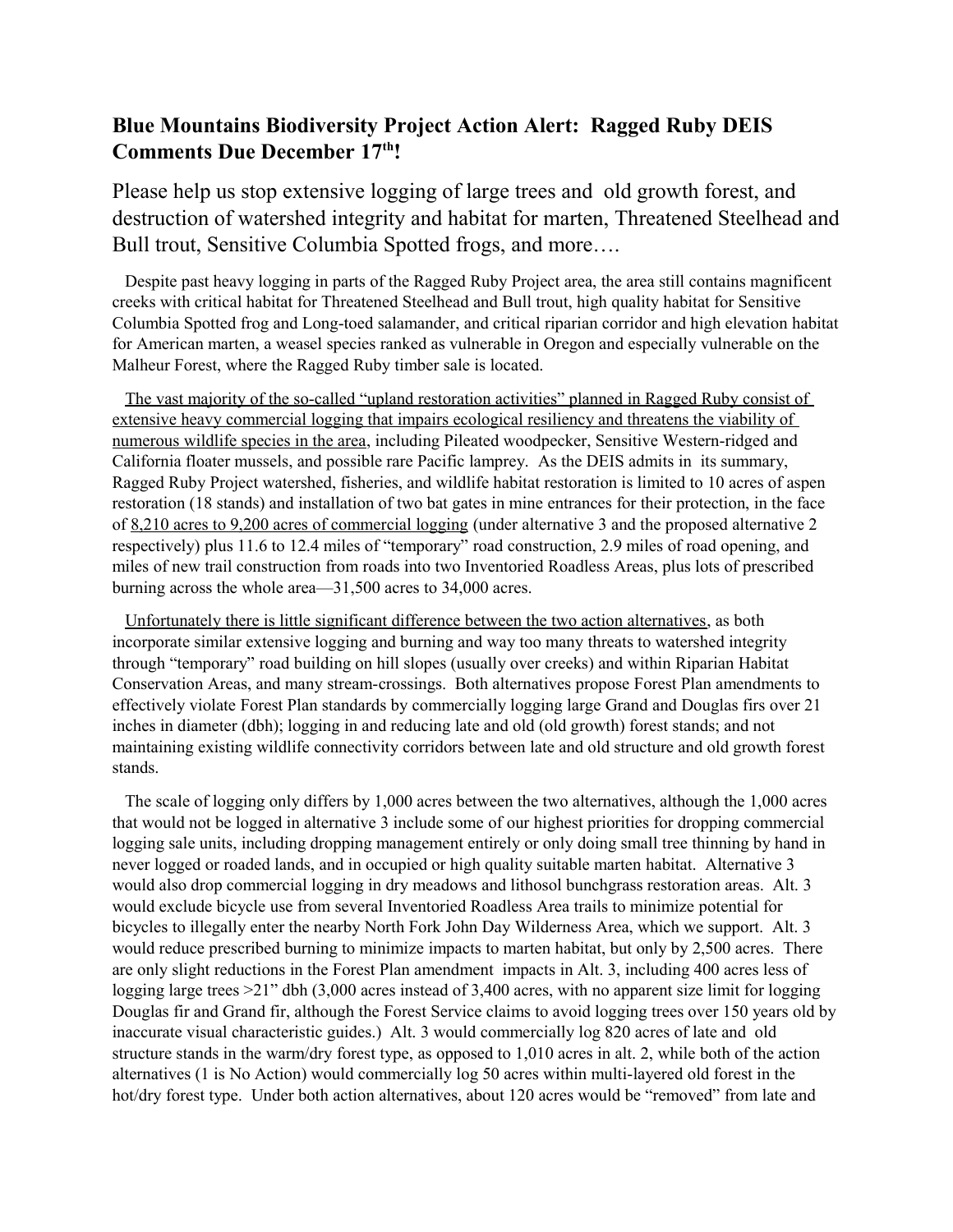old structure status. Under alt. 2, only 2,200 acres would be designated as wildlife connectivity corridors, whereas under alt. 3, 3,260 acres of wildlife connectivity corridors would be designated. Apparently in both cases, the wildlife connectivity corridors would be open for logging within the limits of the Eastside Screens, part of the Forest Plan, but both would need a Forest Plan amendment to allow for not connecting all late and old structure and old growth areas, which is important for wildlife dispersal and migration to more suitable habitat as habitat conditions change under climate change.

 To make a long story short, alternative 3 is better than alternative 2 as it avoids logging more marten habitat and undeveloped (never logged or roaded) lands, commercially logs 1,000 acres less overall than alt. 2, drops commercial logging in lithosol high desert areas and dry meadows, designates 1,060 acres more as wildlife connectivity corridors, reduces logging of large trees by 400 acres, commercially logs 190 acres less late and old structure forest than alt. 2, and excludes bicycle use from several trails in Inventoried Roadless Areas to prevent illegal bicycle use in the North Fork John Day Wilderness Area.

 However, neither alternative is acceptable to us, as both pose serious threats to watershed integrity, critical habitat for Steelhead and Bull trout, and marten habitat, and extensive logging of large trees and logging within late and old structure forest, and both would fail to meet Forest Plan standards for wildlife connectivity corridors. So we need your help to convince the Forest Service that two versions of too much logging do not represent an adequate range of alternatives or an ecologically responsible choice, especially when forest carbon sequestration is vitally needed to slow or reduce extreme climate change.

We are greatly concerned by Ragged Ruby project proposed impacts to watershed integrity, including logging on steep slopes, log hauling on already damaged roads that concentrate overland flow, "temporary" road construction within RHCAs, and many stream crossings with heavy equipment or log trucks, combined with highly detrimentally altered existing watershed conditions. Legacy management impacts and ongoing management impacts have already altered the quantity and timing of surface water runoff, so extensive road use within riparian areas with the Ragged Ruby timber sale would create significant cumulative impacts to watershed conditions that weren't adequately considered in the DEIS.

 Proposed impacts to watershed integrity start with recognition of current degraded conditions from past logging, roading, and livestock grazing: \*rutting and other conditions that may concentrate overland flow were observed on about 35 of the 140 roads on which log hauling is proposed. "Temporary" roads are proposed for locations on undisturbed hillslopes and on former road templates where natural or passive decommissioning was initiated about 20 years ago. (DEIS p.75) \*The proposed activities include installing portions of six "temporary" roads in riparian habitat conservation areas (RHCAs). Log hauling is proposed at about 123 of the nearly 200 stream crossings in the two planning area subwatersheds and at about six locations where seeps or overland flow originating at seeps is present. Minor to major rutting or similar drainage concerns are present at about 17 of the 123 crossings proposed for log hauling. (DEIS p. 76) \*"Roading and reduction of channel and valley hyporheic [an area beneath the bed of a river or stream that is saturated with water and supports invertebrate animals which play a role in the larger ecosystem] and floodplain storage have altered the watershed's ability to capture, store, and safely release runoff without alteration in timing or duration. This is characterized primarily by acceleration in rates accompanied by an increase in magnitude, both of which are indicators of elevated watershed hazard." (DEIS p.77)

With extreme climate change already in progress, severe storms are likely to further exacerbate the effects of Ragged Ruby logging, road construction, log haul, and stream crossings have on alterations of surface water runoff, water quality, water quantity, and timing of peak flows. Yet the DEIS fails to analyze these critical cumulative effects from proposed actions plus extreme climate change.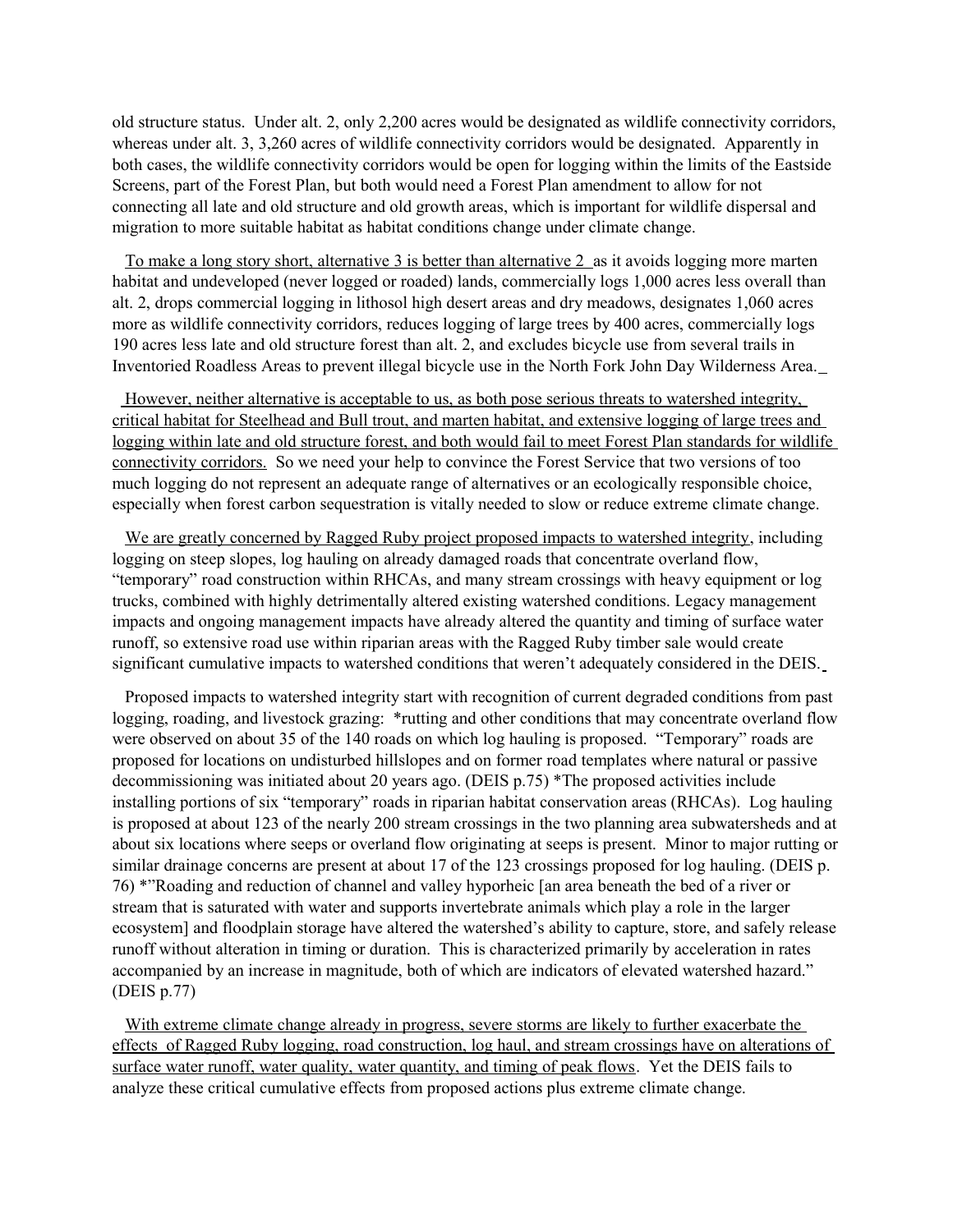We are also concerned that planning area creeks and streams are already not meeting stream temperature standards and that the intensive management planned for RHCAs in the Ragged Ruby sale would further increase stream temperatures to the detriment of listed fish species, including Bull trout and Steelhead trout. The foreseeable erosion and sedimentation effects of so many (123) stream crossings where log hauling is proposed also threatens water quality essential for critical fish habitat. This sale either needs to be abandoned completely (our preference) or scaled down significantly, in part by removing all logging and roading out of RHCAs and off steep slopes above creeks.

## Our concerns regarding Ragged Ruby project impacts to American (Pine) marten habitat and population viability:

 The Ragged Ruby area is evidently a stronghold for marten on the Malheur National Forest compared to other parts of the forest. The DEIS establishes that: \*Marten occurrence was documented primarily associated with riparian areas or late and old structure stands adjacent to riparian areas (both of which are slated for logging, especially in alternative 2.) \*Marten presence in late and old structure forest was documented multiple times in the Ragged Ruby planning area, including females with kits. \*Multiple marten observations were documented, particularly in association with the Butte Creek and Ruby Creek drainages, including an adult female with kits (indicating suitable breeding habitat.) Historical documentation of martens also took place in association with Granite Boulder Creek. Logging is proposed around all three of these major creeks. (DEIS pages 187, 188, & 190)

 Based on the Bull and Heater (2000) study and the Raphael and Jones (1997) study cited in the DEIS (p.189), marten select for large snags over 20" dbh and averaging 26 to 38" dbh for resting and denning in Eastern Oregon and would therefore be threatened by removal of large firs over 21" dbh, as proposed by both action alternatives. Down wood used as rest and den sites by marten in the Blue Mountains average 26" dbh (Bull and Hunter, 2000), indicating an additional impact to marten viability from logging large trees.

 Further impacts to marten populations from planned management actions in the Ragged Ruby sale are well documented in the science: "Reduction in the amount of late-seral forest [such as large and old growth Grand fir and Douglas fir] and associated large snags and logs, and associated fragmentation of habitat are the main reasons marten are considered vulnerable (Hargis et al. 1999, Wisdom et al. 2000)." (DEIS p. 190) "Pine marten populations appear to be sensitive to changes in their environment, particularly a reduction in fuels and forest complexity (Moriarty et al. 2016)." (DEIS p. 190)

 A viability assessment completed for the 2014 Blue Mountains Forest Plan Revision indicates concern for the American (Pine) marten on the Malheur National Forest. According to this analysis, compared to historical conditions, habitat abundance has been reduced to "very low" and habitat patches are frequently isolated from other habitat patches (Wales et al. 2011). Densities of large diameter snags greater than 21" dbh have also declined from historical to current levels (Korol et al. 2002, Wisdom et al. 2000).

 We are very concerned by the admissions in the DEIS that: "Depending on the size and intensity of fall burns, alternatives 2 or 3 could remove a substantial amount of suitable marten habitat in the planning area." (DEIS p. 198) "Because this planning area contains occupied and extensive suitable habitat for pine martens, the overall direct, indirect, and cumulative effects could result in a negative population trend. Combined with other similar projects, particularly in the Middle Fork John Day River corridor, the loss or alteration of habitat could be significant at the scale of the Forest….Ultimately, not enough information is known about pine marten populations or distribution across the Forest to accurately determine continued viability….localized populations (Middle Fork John Day River corridor martens) could see considerable declines in suitable habitat or populations.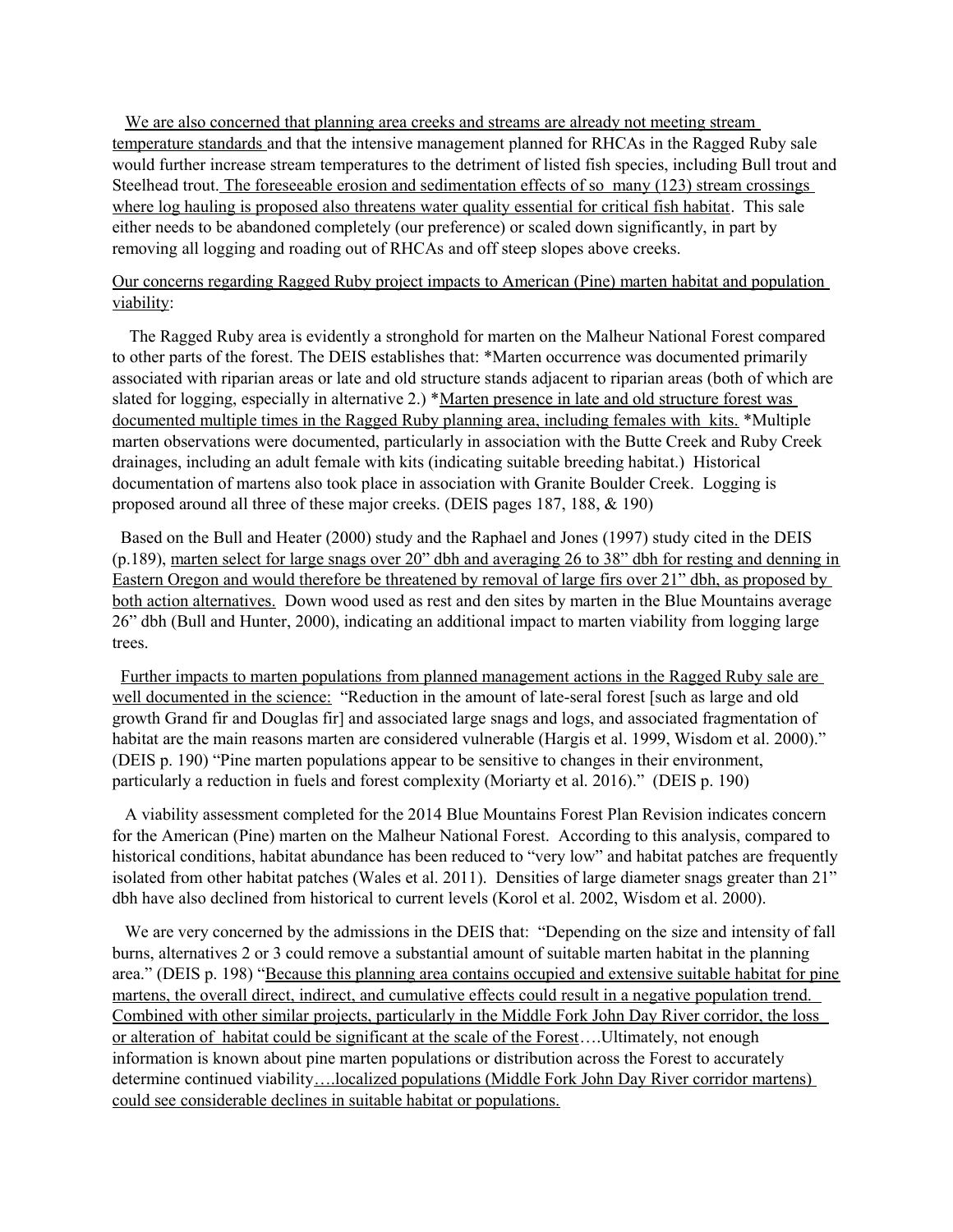Cumulatively significant loss of snags and down wood for wildlife, carbon sequestration and nutrient cycling in soils: We are very concerned by the high potential cumulative loss of snags and down wood from the Ragged Ruby sale combined with many similar timber sales across the Middle Fork John Day area (e.g. Camp Lick, Magone, Big Mosquito, and Galena) which have recent and over-lapping timelines of logging and road use.

Rare plants at risk in the Ragged Ruby project area: Four rare vascular plant species and one moss species live within the Ragged Ruby planning area: *Buxbaumia piperi* (Bug on a stick), *Eleocharis bolanderi* (Bolander's spikerush), *Lomatium tarantularioides* (Spider biscuitroot), *Pinus albicaulis*  (Whitebark pine), and *Pyrola dentatadentate* (Undulating wintergreen.) We are concerned that the Ragged Ruby timber sale may contribute to a trend toward uplisting for the four rare vascular plant species and one rare moss species known to exist in the area due to an admitted lack of thorough plant surveys for this project. The accelerated scale and pace of so-called "restoration" logging being conducted by the Forest Service makes it nearly impossible for thorough current Sensitive and rare plant surveys to take place before DEIS preparation and logging, roading, and burning impact implementation.

#### **We request the following changes to the Ragged Ruby project:**

\*All logging of large trees =/> 21" dbh needs to be dropped. \*All commercial size logging in late and old structure forest must be dropped. \*The Ragged Ruby Project needs to fully comply with Forest Plan standards for wildlife connectivity corridors. (Drop all Forest Plan amendments. \* We want all suitable marten and active Pileated woodpecker habitat dropped from commercial-size logging and prescribed burning. \*Logging should also be dropped in all mature and Late and Old structure cool moist forest (which can be Pileated woodpecker and marten habitat.) \*All logging or roading in undeveloped lands must be dropped. \*Drop all logging and road construction and most log hauling within RHCA buffers, including stream-crossings. \* There should be no prescribed burning or commercial logging in wildlife connectivity corridors, which provide crucial dispersal and climate change migration habitat for many species, including marten, lynx, and Gray wolves. \*We are strongly opposed to creating openings (miniclearcuts) in the Inventoried Roadless Areas, even where there is no removal of felled trees. Inventoried roadless areas are some of the last areas left in an unmanaged state outside of Wilderness Areas and need to be left that way to allow for critical wildlife refugia, headwaters protection of streams, intact blocks of undisturbed habitat for wide-ranging predators (wolves, lynx, fisher, marten), significant carbon sequestration, undisturbed natural ecological processes, and semi-primitive recreation.

\*This sale either needs to be abandoned completely (our preference) or scaled down significantly, in part by removing all logging and roading out of RHCAs and off steep slopes above creeks.

#### **Please send in your comments right away, or at least by December 17th!**

**Mail comments to:** Blue Mountain Ranger District, c/o Sasha Fertig, 431 Patterson Bridge Road/ P.O. Box 909, John Day, OR 97845 **Fax to:** (541) 575-3319.

### **Email comments to:** [comments-pacificnorthwest-malheur-bluemountain@fs.fed.us](mailto:comments-pacificnorthwest-malheur-bluemountain@fs.fed.us)

Electronic comments must be submitted as part of the actual email message or as an attachment in .doc, .docx, .rtf, or .pdf. Emails sent to other email addresses, in other formats, or containing viruses will be rejected by the Forest Service.